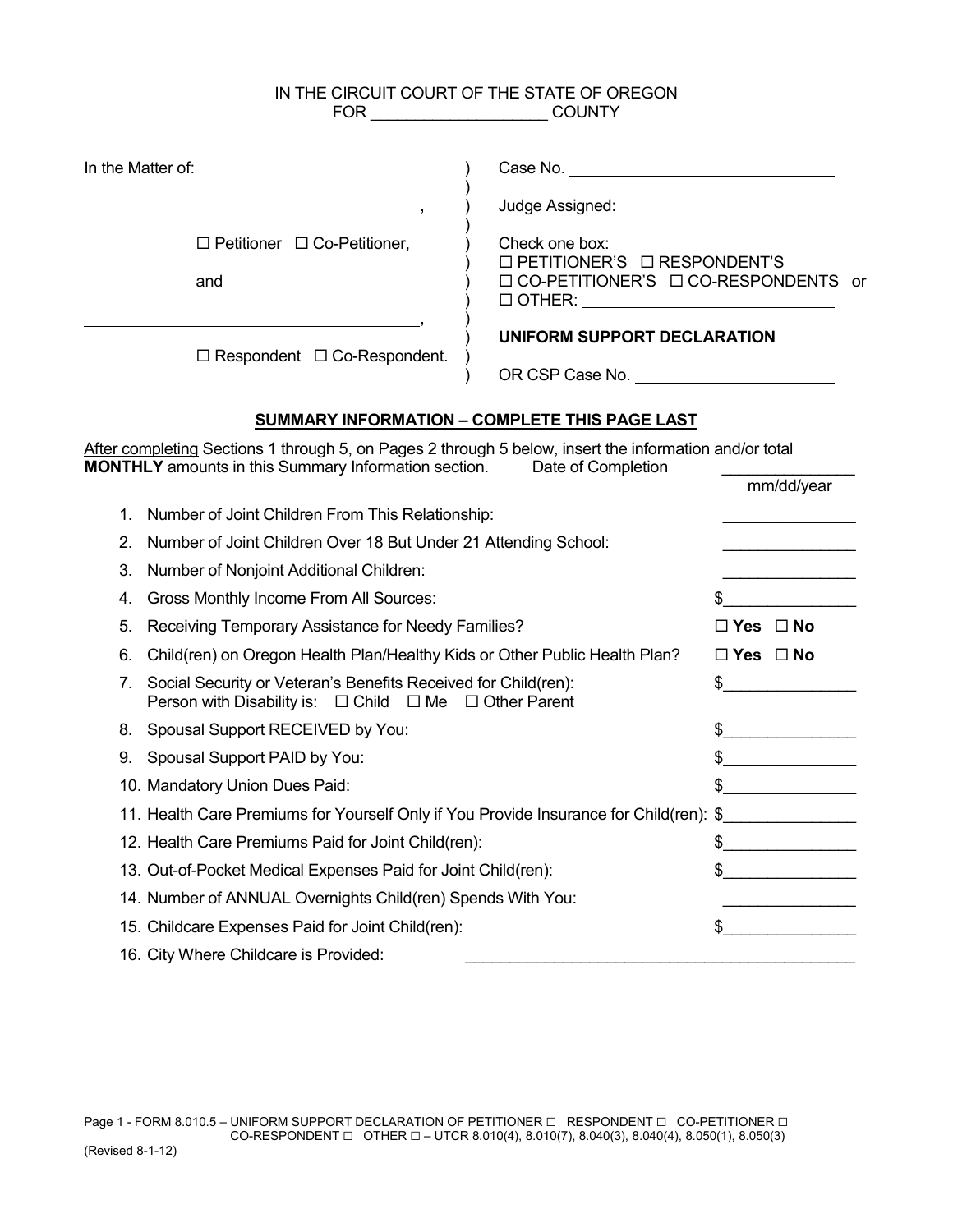This form is a DECLARATION under penalty of perjury required for support determinations. It must be completed in its entirety, signed, filed with the court or appropriate administrative agency, and served upon the other party (or their attorney).

**INSTRUCTIONS**: Answer all questions. *Items marked with an \* should be transferred to Page 1*. If you are seeking spousal support, you need to complete Schedule 1. Attach additional page if needed.

# **IMPORTANT: This information will be disclosed to the other party and may be subject to public access. Protections are available using the court's "Confidential Information Form" process.**

## **1. CHILDREN**

A. \*List all JOINT CHILDREN (children under the age of 21 born or adopted during this relationship):

|                      |     | <b>Children Living With:</b> |                      |  | Over 18 & Under 21<br><b>Attending School</b> |           |
|----------------------|-----|------------------------------|----------------------|--|-----------------------------------------------|-----------|
| <b>Name of Child</b> | Age | <b>Me</b>                    | Other Parent   Other |  | <b>Yes</b>                                    | <b>No</b> |
|                      |     |                              |                      |  |                                               |           |
|                      |     |                              |                      |  |                                               |           |
|                      |     |                              |                      |  |                                               |           |
|                      |     |                              |                      |  |                                               |           |

B. \*List all NONJOINT ADDITIONAL CHILDREN (children under the age of 21 born to or adopted by you but not of this relationship).

| <b>Name</b> | Age |
|-------------|-----|
|             |     |
|             |     |
|             |     |

# **2. YOUR GROSS INCOME**

A. From Your Employment:

|                                                                               | <b>Description</b>                                                                                                                            | <b>Monthly Amount</b> |    |  |
|-------------------------------------------------------------------------------|-----------------------------------------------------------------------------------------------------------------------------------------------|-----------------------|----|--|
|                                                                               | Gross hourly wage.                                                                                                                            |                       |    |  |
|                                                                               | Average number of hours worked per pay period.                                                                                                | X                     |    |  |
| 3                                                                             | Convert to annual. If paid monthly, enter "12". If paid twice<br>monthly, enter "24". Every two weeks, enter "26". Every<br>week, enter "52". | $\mathbf{x}$          |    |  |
| 4                                                                             | Convert to monthly.                                                                                                                           |                       | 12 |  |
| 5                                                                             | Gross monthly income: $1. x 2. x 3. \div 4.$                                                                                                  |                       |    |  |
| 6                                                                             | Gross monthly tips/commissions/bonuses (identify):                                                                                            |                       |    |  |
| Subtotal of Monthly Income From Employment (5) + (6)<br><b>SUBTOTAL: 2.A.</b> |                                                                                                                                               |                       |    |  |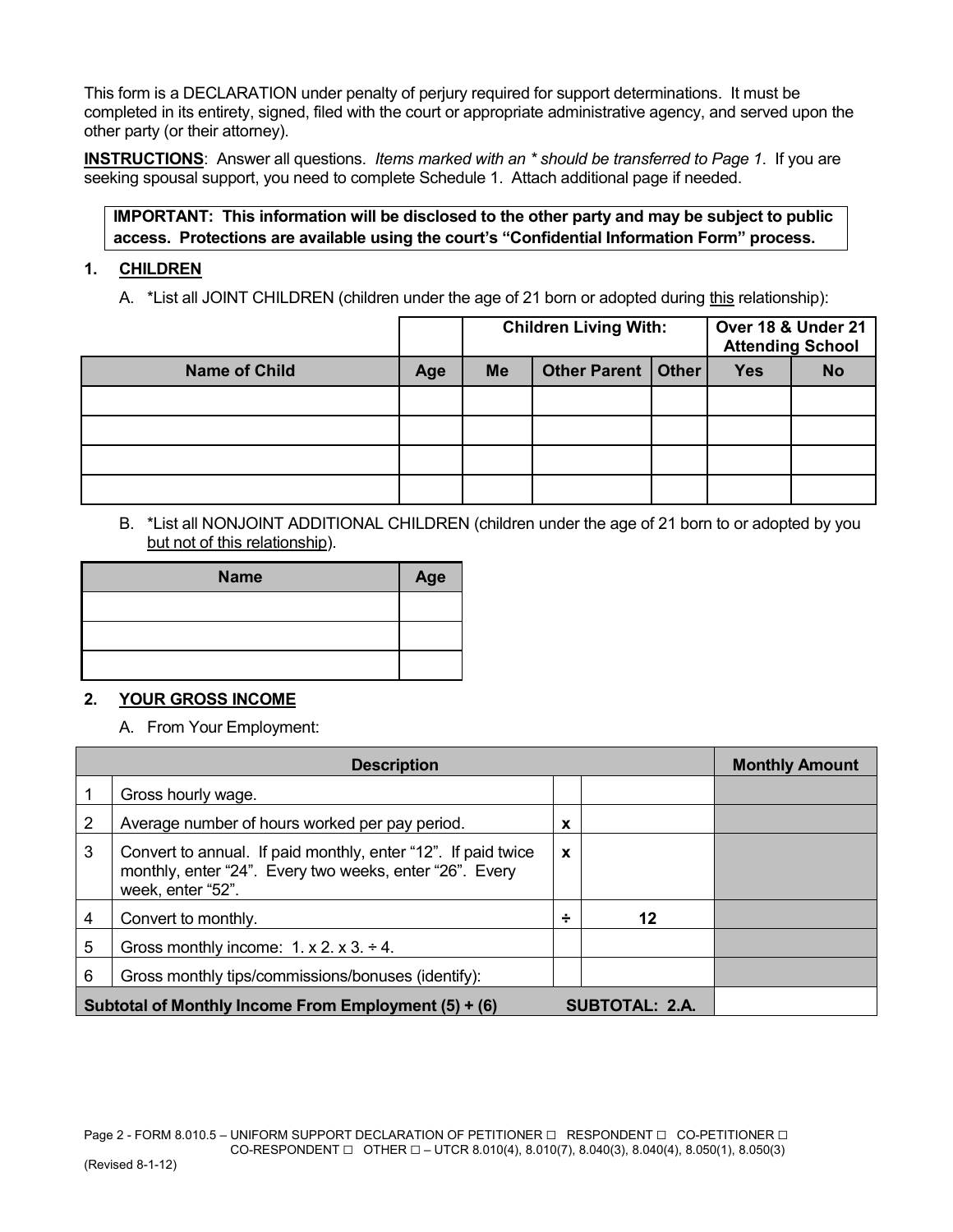B. Other Sources of Your Monthly Income: (Attach verification of your gross monthly income as listed below):

| <b>Description</b>                                                                                                                                  |                           | <b>Monthly Amount</b>                            |              |
|-----------------------------------------------------------------------------------------------------------------------------------------------------|---------------------------|--------------------------------------------------|--------------|
| Self-Employment                                                                                                                                     |                           |                                                  |              |
| <b>Dividends</b>                                                                                                                                    |                           |                                                  |              |
| Interest Income                                                                                                                                     |                           |                                                  |              |
| Trust Income                                                                                                                                        |                           |                                                  |              |
| Annuity Income                                                                                                                                      |                           |                                                  |              |
| Social Security Income                                                                                                                              |                           |                                                  |              |
| Workers' Compensation Benefits per week multiplied by 52; divided by 12                                                                             |                           |                                                  |              |
| Unemployment Benefits per week multiplied by 52; divided by 12                                                                                      |                           |                                                  |              |
| Disability Income                                                                                                                                   |                           |                                                  |              |
| Expense Reimbursements and/or Per Diem Allowance not listed in item A. above                                                                        |                           |                                                  |              |
| Other (specify source/type)                                                                                                                         |                           |                                                  |              |
| Other (specify source/type):                                                                                                                        |                           |                                                  |              |
|                                                                                                                                                     | <b>SUBTOTAL: 2.B.</b>     |                                                  |              |
| <b>TOTAL:</b><br>*Total of 2A + 2B Enter here and on Page 1, #4                                                                                     |                           |                                                  |              |
| C. *Do you receive Temporary Assistance for Needy Families? $\Box$ Yes, \$ monthly $\Box$ No                                                        |                           |                                                  |              |
| D. *Do you receive Social Security or Veteran's benefits for any joint child(ren) due to parent's disability?                                       |                           |                                                  |              |
| Name of Beneficiary Child(ren) ________________________ □ Yes, \$________ monthly □ No                                                              |                           |                                                  |              |
| Name of Disabled Parent ___________________________________Source __________________________________                                                |                           |                                                  |              |
| *Do you receive Social Security or Veteran's benefits for any joint child(ren) due to child's disability?<br>Е.                                     |                           |                                                  |              |
|                                                                                                                                                     |                           | $\square$ Yes, \$__________ monthly $\square$ No |              |
|                                                                                                                                                     |                           |                                                  |              |
| F. * Is there an order for you to RECEIVE spousal support from your spouse involved in this proceeding?                                             |                           |                                                  |              |
|                                                                                                                                                     |                           | $\Box$ Yes, \$__________ monthly $\Box$ No       |              |
| G. *Is there an order for you to RECEIVE spousal support from a former/subsequent spouse?                                                           |                           |                                                  |              |
|                                                                                                                                                     | □ Yes, \$________ monthly |                                                  | $\square$ No |
| H. *Are you ordered to PAY spousal support?                                                                                                         | □ Yes, \$________ monthly |                                                  | $\square$ No |
|                                                                                                                                                     |                           |                                                  |              |
| *Do you pay mandatory union dues?<br>L.                                                                                                             | □ Yes, \$_______ monthly  |                                                  | $\square$ No |
| J. ATTACH A COPY OF YOUR FOUR MOST RECENT PAY STUB(S), BENEFIT STATEMENTS, AND<br>COPIES OF YOUR MOST RECENTLY FILED STATE AND FEDERAL TAX RETURNS. |                           |                                                  |              |
| ATTACH COPIES OF SPOUSAL SUPPORT ORDERS AND ANY CHILD SUPPORT ORDERS FOR<br>NONJOINT ADDITIONAL CHILD(REN) NOT LIVING WITH YOU.                     |                           |                                                  |              |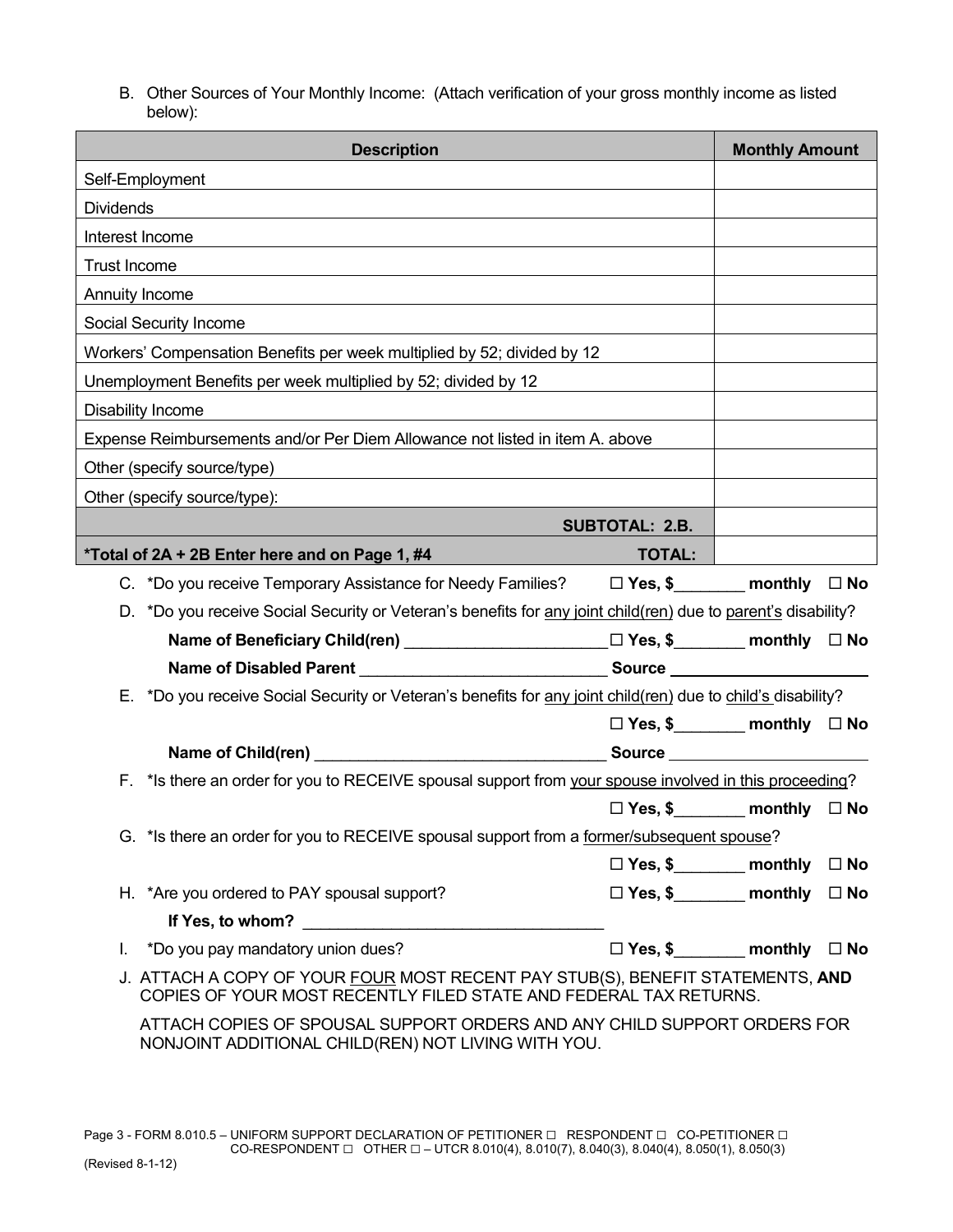## **3. HEALTH CARE COVERAGE AND MEDICAL EXPENSES**

|    | A. * Is there a cost to insure just yourself if you provide insurance for the child(ren)?                                                                                                                                                                                                                                                                                                                                                             | $\Box$ Yes           | $\square$ No |
|----|-------------------------------------------------------------------------------------------------------------------------------------------------------------------------------------------------------------------------------------------------------------------------------------------------------------------------------------------------------------------------------------------------------------------------------------------------------|----------------------|--------------|
| В. | Do you provide health care coverage for your joint child(ren)?                                                                                                                                                                                                                                                                                                                                                                                        | $\Box$ Yes           | $\square$ No |
|    | C. Does someone else provide health care coverage for your joint child(ren)?                                                                                                                                                                                                                                                                                                                                                                          | $\square$ Yes        | $\square$ No |
|    | Name of person, or entity, providing, if other than you: ________________________                                                                                                                                                                                                                                                                                                                                                                     |                      |              |
|    | D. Are you or any member of your household:                                                                                                                                                                                                                                                                                                                                                                                                           |                      |              |
|    | Enrolled in the Oregon Health Plan, Healthy Kids, or any other public health care coverage?<br>i.                                                                                                                                                                                                                                                                                                                                                     |                      |              |
|    |                                                                                                                                                                                                                                                                                                                                                                                                                                                       | $\square$ Yes        | $\square$ No |
|    | Receiving a state subsidy for public or private health care coverage?<br>ii.                                                                                                                                                                                                                                                                                                                                                                          | $\Box$ Yes           | $\square$ No |
| Е. | Are any of the joint children enrolled in public health care coverage (Healthy Kids/Oregon Health Plan)?                                                                                                                                                                                                                                                                                                                                              |                      |              |
|    |                                                                                                                                                                                                                                                                                                                                                                                                                                                       | $\Box$ Yes           | $\square$ No |
|    | If you answered "YES" to A, B, C, D, or E above:                                                                                                                                                                                                                                                                                                                                                                                                      |                      |              |
|    | i.                                                                                                                                                                                                                                                                                                                                                                                                                                                    |                      |              |
|    |                                                                                                                                                                                                                                                                                                                                                                                                                                                       |                      |              |
|    | ii.<br>What is the source of the insurance? (such as through your employer, spouse, other):                                                                                                                                                                                                                                                                                                                                                           |                      |              |
|    | iii.                                                                                                                                                                                                                                                                                                                                                                                                                                                  |                      |              |
|    | Monthly amount of any state subsidy received by your household for public or private health-care<br>iv.<br>coverage $\frac{1}{2}$                                                                                                                                                                                                                                                                                                                     |                      |              |
|    | V.                                                                                                                                                                                                                                                                                                                                                                                                                                                    |                      |              |
|    |                                                                                                                                                                                                                                                                                                                                                                                                                                                       |                      |              |
|    | vii. Your total monthly premium cost: (A)\$___________; Cost to cover only you: (B)*\$__________;<br>Total number of people enrolled (not counting yourself): (C)\$__________; Number of joint<br>children enrolled: (D)______                                                                                                                                                                                                                        |                      |              |
|    | *The cost for the joint child(ren) only is $(A - B) \div C = \frac{1}{2}$ x D = *\$                                                                                                                                                                                                                                                                                                                                                                   |                      |              |
|    | viii. ATTACH PROOF OF INSURANCE PREMIUMS.                                                                                                                                                                                                                                                                                                                                                                                                             |                      |              |
| F. | *Do you pay any out-of-pocket medical expenses (not covered by insurance) for any joint child(ren) on<br>a monthly basis?                                                                                                                                                                                                                                                                                                                             | $\Box$ Yes $\Box$ No |              |
|    | If yes, list the name of the child, the reason for the cost(s), and the amount per month:                                                                                                                                                                                                                                                                                                                                                             |                      |              |
|    | i.                                                                                                                                                                                                                                                                                                                                                                                                                                                    |                      |              |
|    | ii.                                                                                                                                                                                                                                                                                                                                                                                                                                                   |                      |              |
|    | $\overline{\phantom{a}}$ , $\overline{\phantom{a}}$ , $\overline{\phantom{a}}$ , $\overline{\phantom{a}}$ , $\overline{\phantom{a}}$ , $\overline{\phantom{a}}$ , $\overline{\phantom{a}}$ , $\overline{\phantom{a}}$ , $\overline{\phantom{a}}$ , $\overline{\phantom{a}}$ , $\overline{\phantom{a}}$ , $\overline{\phantom{a}}$ , $\overline{\phantom{a}}$ , $\overline{\phantom{a}}$ , $\overline{\phantom{a}}$ , $\overline{\phantom{a}}$<br>iii. |                      |              |
|    | $iv.$ $\overline{\phantom{}}$ $\overline{\phantom{}}$                                                                                                                                                                                                                                                                                                                                                                                                 |                      |              |
|    | G. Does anyone pay a share of the monthly out-of-pocket medical costs for the child(ren)?                                                                                                                                                                                                                                                                                                                                                             |                      |              |
|    |                                                                                                                                                                                                                                                                                                                                                                                                                                                       | $\Box$ Yes $\Box$ No |              |
|    |                                                                                                                                                                                                                                                                                                                                                                                                                                                       |                      |              |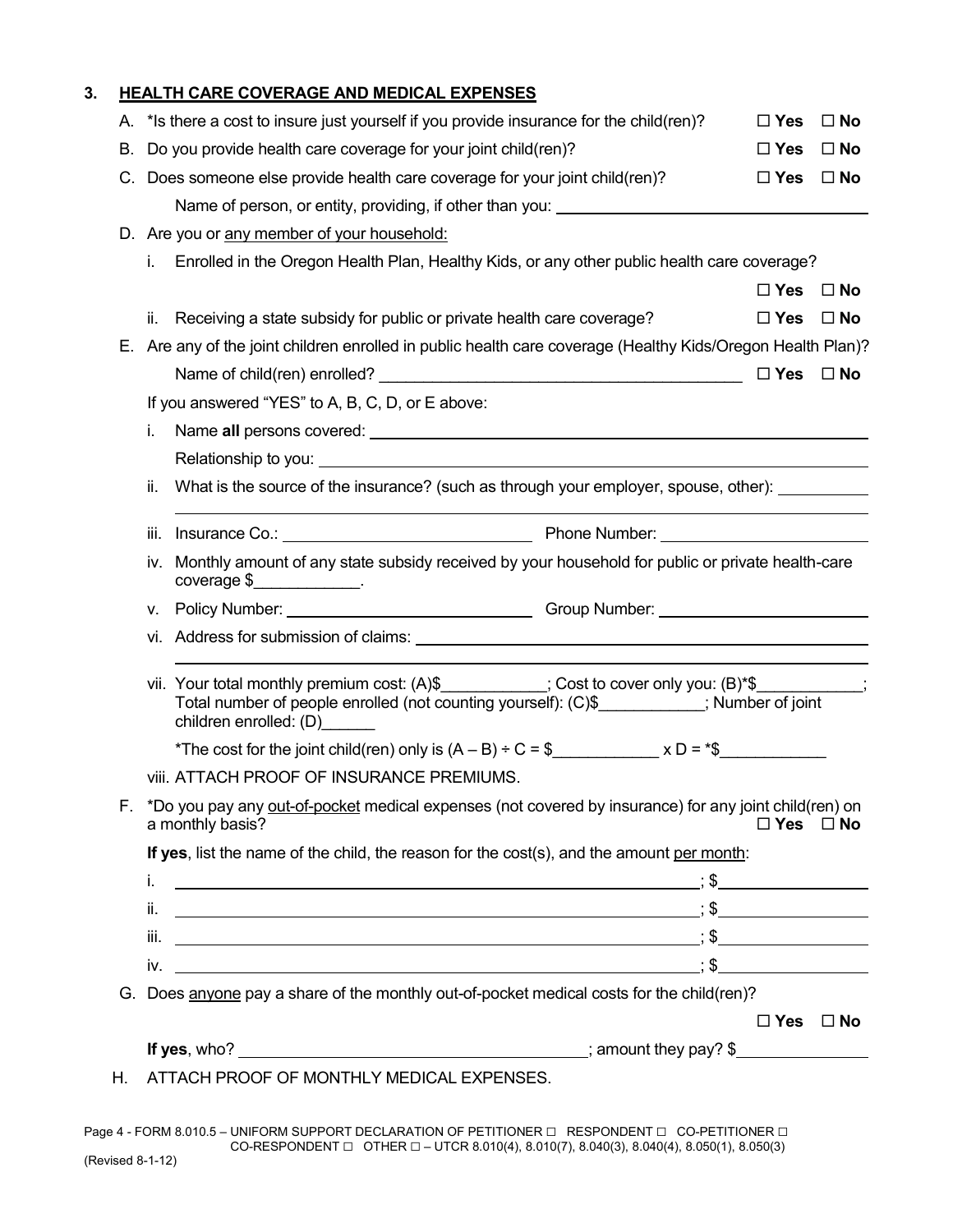### **4. YOUR CHILDCARE EXPENSES**

| A. *Do you pay for childcare for the joint child(ren) so you can work, train, or look for work? $\Box$ Yes $\Box$ No |  |
|----------------------------------------------------------------------------------------------------------------------|--|
| If yes.:                                                                                                             |  |

|    | <b>,</b><br>Paid to:        |                                               | <b>Name of Child</b>                                                              | Age | <b>Average Monthly Payment</b> |           |
|----|-----------------------------|-----------------------------------------------|-----------------------------------------------------------------------------------|-----|--------------------------------|-----------|
|    |                             |                                               |                                                                                   |     |                                |           |
|    |                             |                                               |                                                                                   |     |                                |           |
|    |                             |                                               |                                                                                   |     |                                |           |
|    |                             |                                               |                                                                                   |     |                                |           |
|    |                             |                                               | B. *Does anyone else share the cost of childcare for the joint child(ren)?        |     | $\square$ Yes $\square$ No     |           |
|    |                             |                                               |                                                                                   |     |                                |           |
|    |                             |                                               |                                                                                   |     |                                |           |
|    |                             |                                               | D. ATTACH COPIES OF PROOF OF CHILDCARE EXPENSES.                                  |     |                                |           |
| 5. | <b>*YOUR PARENTING TIME</b> |                                               |                                                                                   |     |                                |           |
|    |                             |                                               | □ PROPOSED □ OCCURRING □ EXISTING PLAN OR WRITTEN AGREEMENT                       |     |                                |           |
|    |                             |                                               | A. How many ANNUAL overnights does each joint child spend with YOU?               |     |                                |           |
|    | i.                          |                                               |                                                                                   |     |                                |           |
|    |                             |                                               |                                                                                   |     |                                |           |
|    |                             |                                               |                                                                                   |     |                                |           |
|    |                             |                                               |                                                                                   |     |                                |           |
|    |                             |                                               | B. ATTACH COPY OF MOST RECENT PARENTING PLAN OR WRITTEN AGREEMENT.                |     |                                |           |
| 6. | YOUR REBUTTAL FACTORS       |                                               |                                                                                   |     |                                |           |
|    |                             |                                               | A. The amount of child support to be paid may be rebutted under OAR 137-050-0760. |     |                                |           |
|    |                             |                                               | http://www.dcs.state.or.us/oregon admin rules/default.htm                         |     |                                |           |
|    | i.                          |                                               | Are you seeking a rebuttal (an adjustment to the support amount)?                 |     | $\square$ Yes                  | $\Box$ No |
|    |                             |                                               |                                                                                   |     |                                |           |
|    |                             |                                               | B. ATTACH SUPPORTING EVIDENCE/ADDITIONAL INFORMATION.                             |     |                                |           |
|    |                             |                                               | <b>I HEREBY DECLARE THAT THE ABOVE STATEMENTS ARE TRUE TO THE BEST OF MY</b>      |     |                                |           |
|    |                             |                                               | KNOWLEDGE AND BELIEF, AND THAT I UNDERSTAND THEY ARE MADE FOR USE AS EVIDENCE IN  |     |                                |           |
|    |                             | COURT AND ARE SUBJECT TO PENALTY FOR PERJURY. |                                                                                   |     |                                |           |
|    |                             |                                               |                                                                                   |     |                                |           |
|    |                             |                                               |                                                                                   |     |                                |           |
|    |                             | I am:                                         |                                                                                   |     |                                |           |
|    |                             |                                               | $\Box$ PETITIONER $\Box$ RESPONDENT $\Box$ CO-PETITIONER                          |     |                                |           |
|    |                             |                                               |                                                                                   |     |                                |           |
|    |                             |                                               |                                                                                   |     |                                |           |
|    |                             |                                               |                                                                                   |     |                                |           |
|    |                             | <b>SIGNATURE</b>                              |                                                                                   |     |                                |           |
|    |                             |                                               |                                                                                   |     |                                |           |

Page 5 - FORM 8.010.5 – UNIFORM SUPPORT DECLARATION OF PETITIONER  $\Box$  RESPONDENT  $\Box$  CO-PETITIONER  $\Box$ CO-RESPONDENT  $\square$  OTHER  $\square$  – UTCR 8.010(4), 8.010(7), 8.040(3), 8.040(4), 8.050(1), 8.050(3)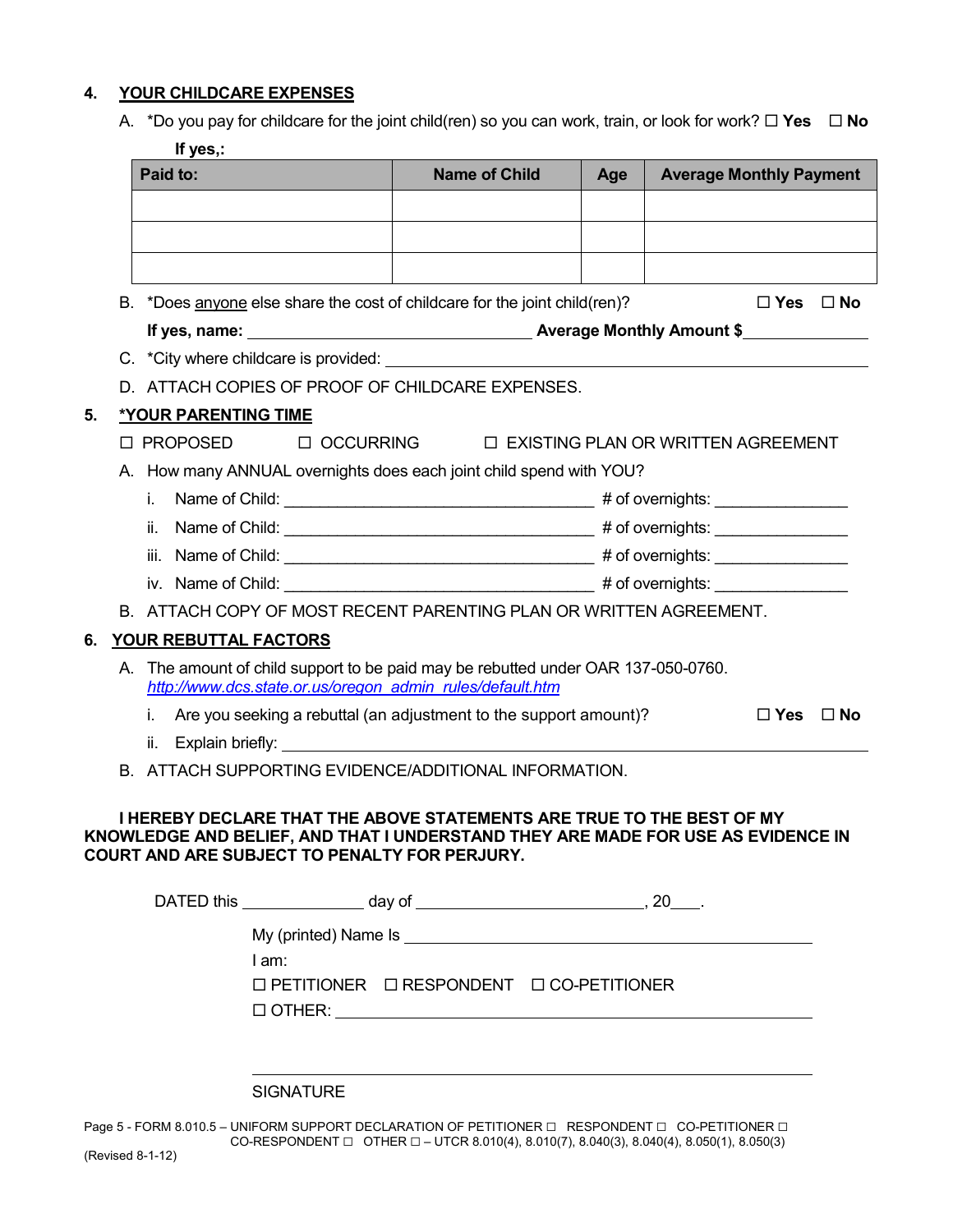ATTACHMENT CHECKLIST. Check the box and include the appropriate attachment(s).

 $\Box$  Four most recent pay stubs or benefit statements

- $\Box$  Most recent state and federal tax returns (including all applicable schedules)
- $\Box$  Proof of insurance premiums
- $\Box$  Proof of medical costs
- $\Box$  Most recent parenting plan or written agreement
- $\Box$  Proof of childcare costs
- □ Copies of Spousal and Child Support Orders
- □ Additional Page: Number items to correspond, include your name and case number
- $\Box$  Other:

# **CERTIFICATE OF MAILING**

|    | I hereby certify that I served a true and complete copy of this Uniform Support Declaration and all<br>attachments by mailing it first class mail, with postage prepaid, on ______________________________(date)<br>to the following people: |                             |
|----|----------------------------------------------------------------------------------------------------------------------------------------------------------------------------------------------------------------------------------------------|-----------------------------|
|    |                                                                                                                                                                                                                                              | (Other Party/Attorney name) |
|    |                                                                                                                                                                                                                                              |                             |
| 2. |                                                                                                                                                                                                                                              | (name)                      |
|    | Address: _______________________                                                                                                                                                                                                             |                             |
|    |                                                                                                                                                                                                                                              |                             |

**SIGNATURE**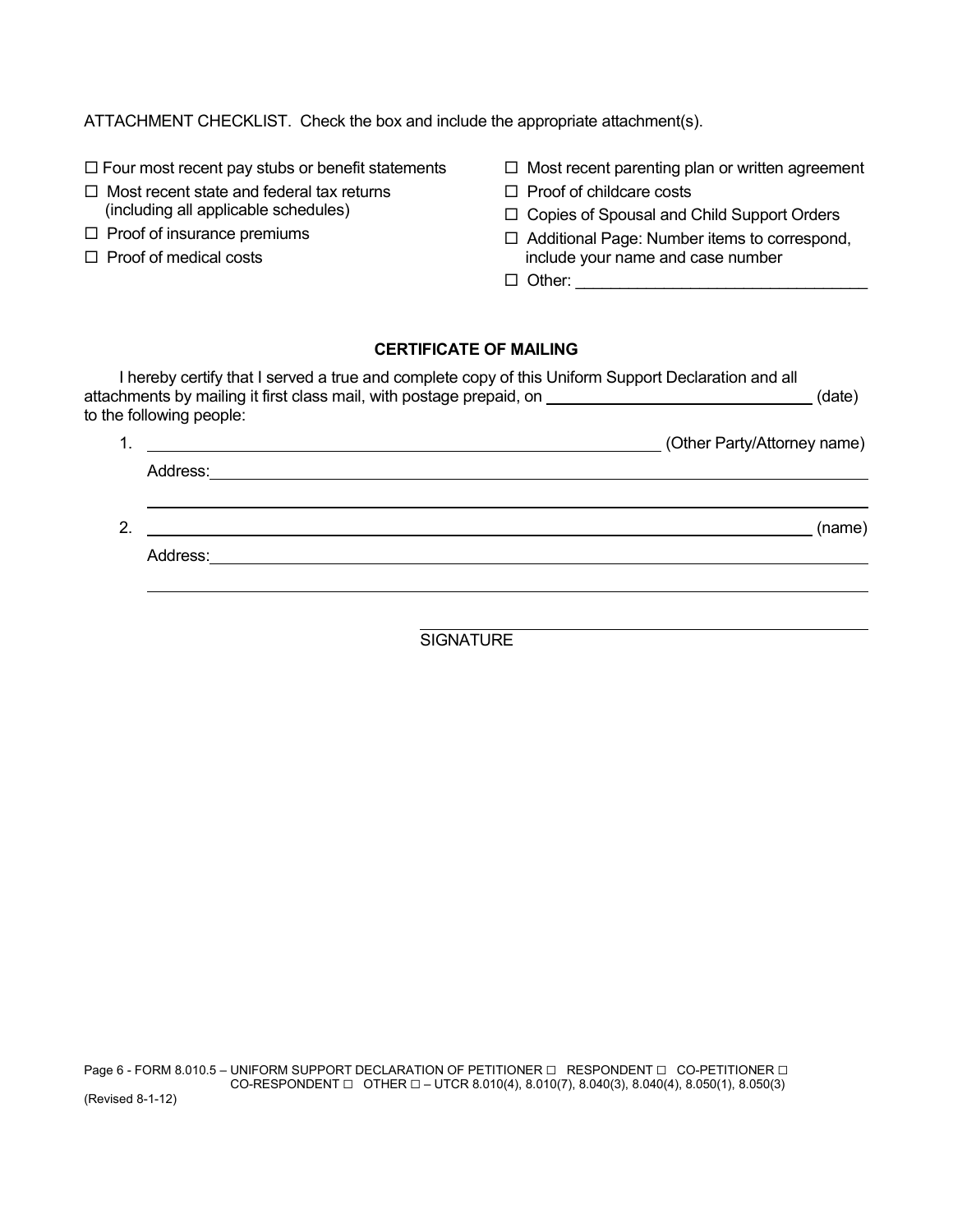#### **SCHEDULE 1 Spousal/Registered Domestic Partner Support Factors**

You must complete this schedule and prepare and submit the attachments requested in this schedule if either party seeks spousal support. These are the total household expenses you must pay each month for yourself only and not for others in your household. Utility bills should be averaged over the year. Any other annual, quarterly, or other periodic payments should be converted to a monthly average. DO NOT LIST ANY EXPENSE IF IT IS DEDUCTED FROM YOUR WAGES.

### 1. **FIXED COSTS:**

|           | <b>Description</b>                                                                      | <b>Monthly Amount</b> |
|-----------|-----------------------------------------------------------------------------------------|-----------------------|
| Α.        | <b>RESIDENCE:</b>                                                                       |                       |
|           | Mortgage or Rent                                                                        |                       |
|           | Second Mortgage/Home Equity Loan                                                        |                       |
|           | Property Taxes (if not included in Mortgage)                                            |                       |
|           | Insurance (if not included in Mortgage)                                                 |                       |
| <b>B.</b> | <b>UTILITIES:</b>                                                                       |                       |
|           | Electricity                                                                             |                       |
|           | Gas                                                                                     |                       |
|           | Water                                                                                   |                       |
|           | Garbage                                                                                 |                       |
|           | Telephone                                                                               |                       |
|           | Cable/Internet                                                                          |                       |
| C.        | TRANSPORTATION:                                                                         |                       |
|           | Car Payments                                                                            |                       |
|           | Fuel                                                                                    |                       |
|           | Maintenance and Repairs                                                                 |                       |
|           | Other (specify):                                                                        |                       |
| D.        | <b>INSURANCE:</b>                                                                       |                       |
|           | Life                                                                                    |                       |
|           | Automobile                                                                              |                       |
|           | Medical/Dental                                                                          |                       |
|           | Other (specify):                                                                        |                       |
| Е.        | Food and Household Items                                                                |                       |
| F.        | Medicine &Pharmaceutical - unreimbursed medical/dental costs                            |                       |
| G.        | Court/DHR-Ordered Support Payments for other than child(ren)/spouse/RDP in<br>this case |                       |
|           | <b>TOTAL FIXED COSTS (A-G):</b>                                                         |                       |

Page 7 - FORM 8.010.5 – UNIFORM SUPPORT DECLARATION OF PETITIONER  $\Box$  RESPONDENT  $\Box$  CO-PETITIONER  $\Box$ CO-RESPONDENT  $\square$  OTHER  $\square$  – UTCR 8.010(4), 8.010(7), 8.040(3), 8.040(4), 8.050(1), 8.050(3)